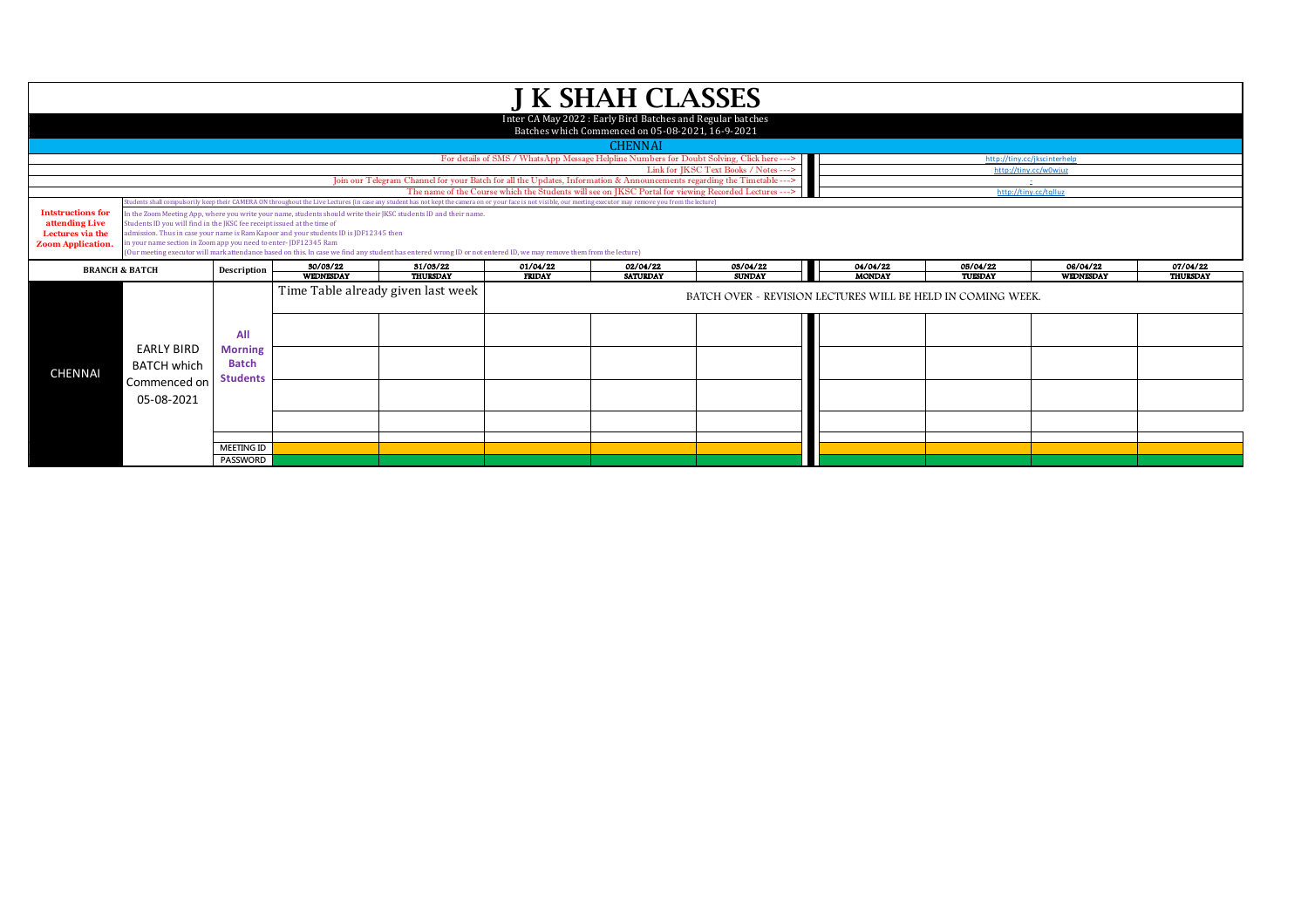|                          |                                                                         |                   |                                                                                       |                                                                                                                                                                                                                  |               | <b>J K SHAH CLASSES</b>                                                                                       |                                                             |               |                       |                              |                 |
|--------------------------|-------------------------------------------------------------------------|-------------------|---------------------------------------------------------------------------------------|------------------------------------------------------------------------------------------------------------------------------------------------------------------------------------------------------------------|---------------|---------------------------------------------------------------------------------------------------------------|-------------------------------------------------------------|---------------|-----------------------|------------------------------|-----------------|
|                          |                                                                         |                   |                                                                                       |                                                                                                                                                                                                                  |               |                                                                                                               |                                                             |               |                       |                              |                 |
|                          |                                                                         |                   |                                                                                       |                                                                                                                                                                                                                  |               | Inter CA May 2022: Early Bird Batches and Regular batches<br>Batches which Commenced on 05-08-2021, 16-9-2021 |                                                             |               |                       |                              |                 |
|                          |                                                                         |                   |                                                                                       |                                                                                                                                                                                                                  |               | <b>CHENNAI</b>                                                                                                |                                                             |               |                       |                              |                 |
|                          |                                                                         |                   |                                                                                       |                                                                                                                                                                                                                  |               | For details of SMS / WhatsApp Message Helpline Numbers for Doubt Solving, Click here --->                     |                                                             |               |                       | http://tinv.cc/ikscinterhelp |                 |
|                          |                                                                         |                   |                                                                                       |                                                                                                                                                                                                                  |               |                                                                                                               | Link for JKSC Text Books / Notes --->                       |               | http://tiny.cc/w0wiuz |                              |                 |
|                          |                                                                         |                   |                                                                                       | Join our Telegram Channel for your Batch for all the Updates, Information & Announcements regarding the Timetable --->                                                                                           |               |                                                                                                               |                                                             |               |                       |                              |                 |
|                          |                                                                         |                   |                                                                                       |                                                                                                                                                                                                                  |               | The name of the Course which the Students will see on JKSC Portal for viewing Recorded Lectures --- >         |                                                             |               | http://tiny.cc/talluz |                              |                 |
| <b>Intstructions for</b> |                                                                         |                   |                                                                                       | Students shall compulsorily keep their CAMERA ON throughout the Live Lectures (in case any student has not kept the camera on or your face is not yisible, our meeting executor may remove you from the lecture) |               |                                                                                                               |                                                             |               |                       |                              |                 |
| attending Live           | Students ID you will find in the JKSC fee receipt issued at the time of |                   |                                                                                       | In the Zoom Meeting App, where you write your name, students should write their JKSC students ID and their name.                                                                                                 |               |                                                                                                               |                                                             |               |                       |                              |                 |
| Lectures via the         |                                                                         |                   | admission. Thus in case your name is Ram Kapoor and your students ID is JDF12345 then |                                                                                                                                                                                                                  |               |                                                                                                               |                                                             |               |                       |                              |                 |
| <b>Zoom Application.</b> | in your name section in Zoom app you need to enter-JDF12345 Ram         |                   |                                                                                       |                                                                                                                                                                                                                  |               |                                                                                                               |                                                             |               |                       |                              |                 |
|                          |                                                                         |                   |                                                                                       | (Our meeting executor will mark attendance based on this. In case we find any student has entered wrong ID or not entered ID, we may remove them from the lecture)                                               |               |                                                                                                               |                                                             |               |                       |                              |                 |
|                          |                                                                         |                   |                                                                                       |                                                                                                                                                                                                                  |               |                                                                                                               |                                                             |               |                       |                              |                 |
|                          | <b>BRANCH &amp; BATCH</b>                                               | Description       | 30/03/22                                                                              | 31/03/22                                                                                                                                                                                                         | 01/04/22      | 02/04/22                                                                                                      | 03/04/22                                                    | 04/04/22      | 05/04/22              | 06/04/22                     | 07/04/22        |
|                          |                                                                         |                   | <b>WEDNESDAY</b>                                                                      | THURSDAY                                                                                                                                                                                                         | <b>FRIDAY</b> | <b>SATURDAY</b>                                                                                               | <b>SUNDAY</b>                                               | <b>MONDAY</b> | TUESDAY               | <b>WEDNESDAY</b>             | <b>THURSDAY</b> |
|                          |                                                                         |                   |                                                                                       | Time Table already given last week                                                                                                                                                                               |               |                                                                                                               |                                                             |               |                       |                              |                 |
|                          |                                                                         |                   |                                                                                       |                                                                                                                                                                                                                  |               |                                                                                                               | BATCH OVER - REVISION LECTURES WILL BE HELD IN COMING WEEK. |               |                       |                              |                 |
|                          |                                                                         |                   |                                                                                       |                                                                                                                                                                                                                  |               |                                                                                                               |                                                             |               |                       |                              |                 |
|                          |                                                                         |                   |                                                                                       |                                                                                                                                                                                                                  |               |                                                                                                               |                                                             |               |                       |                              |                 |
|                          |                                                                         | All               |                                                                                       |                                                                                                                                                                                                                  |               |                                                                                                               |                                                             |               |                       |                              |                 |
|                          | <b>EARLY BIRD</b>                                                       | <b>Evening</b>    |                                                                                       |                                                                                                                                                                                                                  |               |                                                                                                               |                                                             |               |                       |                              |                 |
|                          | <b>BATCH which</b>                                                      | <b>Batch</b>      |                                                                                       |                                                                                                                                                                                                                  |               |                                                                                                               |                                                             |               |                       |                              |                 |
| <b>CHENNAI</b>           | Commenced on                                                            | <b>Students</b>   |                                                                                       |                                                                                                                                                                                                                  |               |                                                                                                               |                                                             |               |                       |                              |                 |
|                          |                                                                         |                   |                                                                                       |                                                                                                                                                                                                                  |               |                                                                                                               |                                                             |               |                       |                              |                 |
|                          | 05-08-2021                                                              |                   |                                                                                       |                                                                                                                                                                                                                  |               |                                                                                                               |                                                             |               |                       |                              |                 |
|                          |                                                                         |                   |                                                                                       |                                                                                                                                                                                                                  |               |                                                                                                               |                                                             |               |                       |                              |                 |
|                          |                                                                         |                   |                                                                                       |                                                                                                                                                                                                                  |               |                                                                                                               |                                                             |               |                       |                              |                 |
|                          |                                                                         | <b>MEETING ID</b> |                                                                                       |                                                                                                                                                                                                                  |               |                                                                                                               |                                                             |               |                       |                              |                 |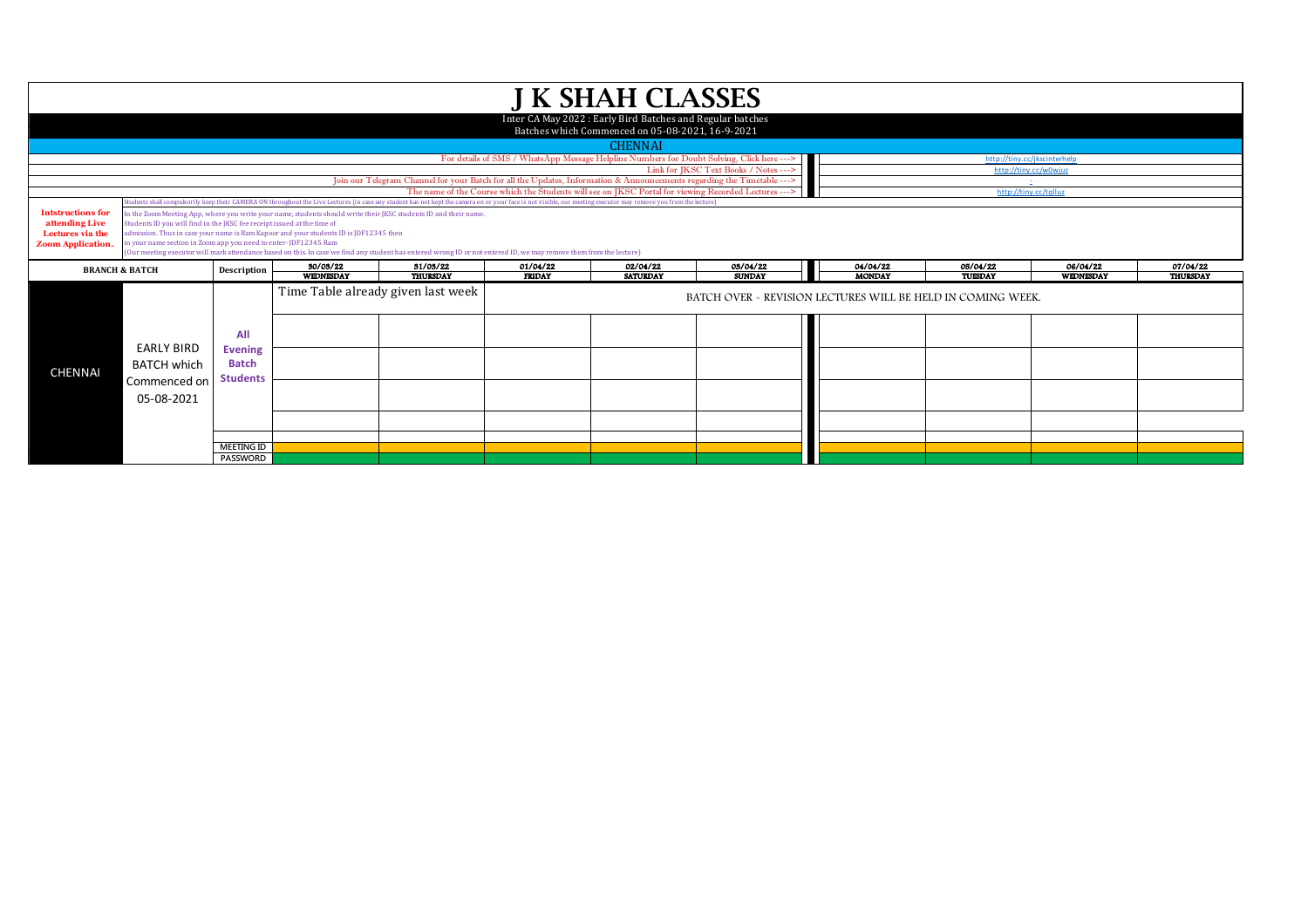|                          |                                                                         |                   |                                                                                       |                                                                                                                                                                                                                |               | <b>J K SHAH CLASSES</b>                                                                               |                                                             |               |          |                              |          |
|--------------------------|-------------------------------------------------------------------------|-------------------|---------------------------------------------------------------------------------------|----------------------------------------------------------------------------------------------------------------------------------------------------------------------------------------------------------------|---------------|-------------------------------------------------------------------------------------------------------|-------------------------------------------------------------|---------------|----------|------------------------------|----------|
|                          |                                                                         |                   |                                                                                       |                                                                                                                                                                                                                |               | Inter CA May 2022: Early Bird Batches and Regular batches                                             |                                                             |               |          |                              |          |
|                          |                                                                         |                   |                                                                                       |                                                                                                                                                                                                                |               | Batches which Commenced on 05-08-2021, 16-9-2021                                                      |                                                             |               |          |                              |          |
|                          |                                                                         |                   |                                                                                       |                                                                                                                                                                                                                |               | <b>CHENNAI</b>                                                                                        |                                                             |               |          |                              |          |
|                          |                                                                         |                   |                                                                                       |                                                                                                                                                                                                                |               | For details of SMS / WhatsApp Message Helpline Numbers for Doubt Solving, Click here --->             |                                                             |               |          | http://tiny.cc/jkscinterhelp |          |
|                          |                                                                         |                   |                                                                                       |                                                                                                                                                                                                                |               |                                                                                                       | Link for IKSC Text Books / Notes --->                       |               |          | http://tiny.cc/w0wiuz        |          |
|                          |                                                                         |                   |                                                                                       | Join our Telegram Channel for your Batch for all the Updates, Information & Announcements regarding the Timetable --->                                                                                         |               |                                                                                                       |                                                             |               |          |                              |          |
|                          |                                                                         |                   |                                                                                       |                                                                                                                                                                                                                |               | The name of the Course which the Students will see on JKSC Portal for viewing Recorded Lectures --- > |                                                             |               |          | http://tinv.cc/tallu         |          |
| <b>Intstructions for</b> |                                                                         |                   |                                                                                       | tudents shall compulsorily keep their CAMERA ON throughout the Live Lectures (in case any student has not kept the camera on or your face is not visible, our meeting executor may remove you from the lecture |               |                                                                                                       |                                                             |               |          |                              |          |
| attending Live           | Students ID you will find in the JKSC fee receipt issued at the time of |                   |                                                                                       | In the Zoom Meeting App, where you write your name, students should write their JKSC students ID and their name.                                                                                               |               |                                                                                                       |                                                             |               |          |                              |          |
| Lectures via the         |                                                                         |                   | admission. Thus in case your name is Ram Kapoor and your students ID is JDF12345 then |                                                                                                                                                                                                                |               |                                                                                                       |                                                             |               |          |                              |          |
| <b>Zoom Application.</b> | in your name section in Zoom app you need to enter-JDF12345 Ram         |                   |                                                                                       |                                                                                                                                                                                                                |               |                                                                                                       |                                                             |               |          |                              |          |
|                          |                                                                         |                   |                                                                                       | (Our meeting executor will mark attendance based on this. In case we find any student has entered wrong ID or not entered ID, we may remove them from the lecture)                                             |               |                                                                                                       |                                                             |               |          |                              |          |
|                          | <b>BRANCH &amp; BATCH</b>                                               | Description       | 30/03/22                                                                              | 31/03/22                                                                                                                                                                                                       | 01/04/22      | 02/04/22                                                                                              | 03/04/22                                                    | 04/04/22      | 05/04/22 | 06/04/22                     | 07/04/22 |
|                          |                                                                         |                   | WEDNESDAY                                                                             | THURSDAY                                                                                                                                                                                                       | <b>FRIDAY</b> | <b>SATURDAY</b>                                                                                       | <b>SUNDAY</b>                                               | <b>MONDAY</b> | TUESDAY  | WEDNESDAY                    | THURSDAY |
|                          |                                                                         |                   |                                                                                       |                                                                                                                                                                                                                |               |                                                                                                       |                                                             |               |          |                              |          |
|                          |                                                                         |                   |                                                                                       | Time Table already given last week                                                                                                                                                                             |               |                                                                                                       |                                                             |               |          |                              |          |
|                          |                                                                         |                   |                                                                                       |                                                                                                                                                                                                                |               |                                                                                                       | BATCH OVER - REVISION LECTURES WILL BE HELD IN COMING WEEK. |               |          |                              |          |
|                          |                                                                         | <b>All Direct</b> |                                                                                       |                                                                                                                                                                                                                |               |                                                                                                       |                                                             |               |          |                              |          |
|                          |                                                                         | Entry             |                                                                                       |                                                                                                                                                                                                                |               |                                                                                                       |                                                             |               |          |                              |          |
|                          |                                                                         |                   |                                                                                       |                                                                                                                                                                                                                |               |                                                                                                       |                                                             |               |          |                              |          |
|                          |                                                                         | <b>Batch</b>      |                                                                                       |                                                                                                                                                                                                                |               |                                                                                                       |                                                             |               |          |                              |          |
|                          | <b>EARLY BIRD</b>                                                       | <b>Students</b>   |                                                                                       |                                                                                                                                                                                                                |               |                                                                                                       |                                                             |               |          |                              |          |
|                          |                                                                         |                   |                                                                                       |                                                                                                                                                                                                                |               |                                                                                                       |                                                             |               |          |                              |          |
| <b>CHENNAI</b>           | <b>BATCH which</b>                                                      |                   |                                                                                       |                                                                                                                                                                                                                |               |                                                                                                       |                                                             |               |          |                              |          |
|                          | Commenced on                                                            |                   |                                                                                       |                                                                                                                                                                                                                |               |                                                                                                       |                                                             |               |          |                              |          |
|                          | 05-08-2021                                                              |                   |                                                                                       |                                                                                                                                                                                                                |               |                                                                                                       |                                                             |               |          |                              |          |
|                          |                                                                         |                   |                                                                                       |                                                                                                                                                                                                                |               |                                                                                                       |                                                             |               |          |                              |          |
|                          |                                                                         |                   |                                                                                       |                                                                                                                                                                                                                |               |                                                                                                       |                                                             |               |          |                              |          |
|                          |                                                                         |                   |                                                                                       |                                                                                                                                                                                                                |               |                                                                                                       |                                                             |               |          |                              |          |
|                          |                                                                         |                   |                                                                                       |                                                                                                                                                                                                                |               |                                                                                                       |                                                             |               |          |                              |          |
|                          |                                                                         | <b>MEETING ID</b> |                                                                                       |                                                                                                                                                                                                                |               |                                                                                                       |                                                             |               |          |                              |          |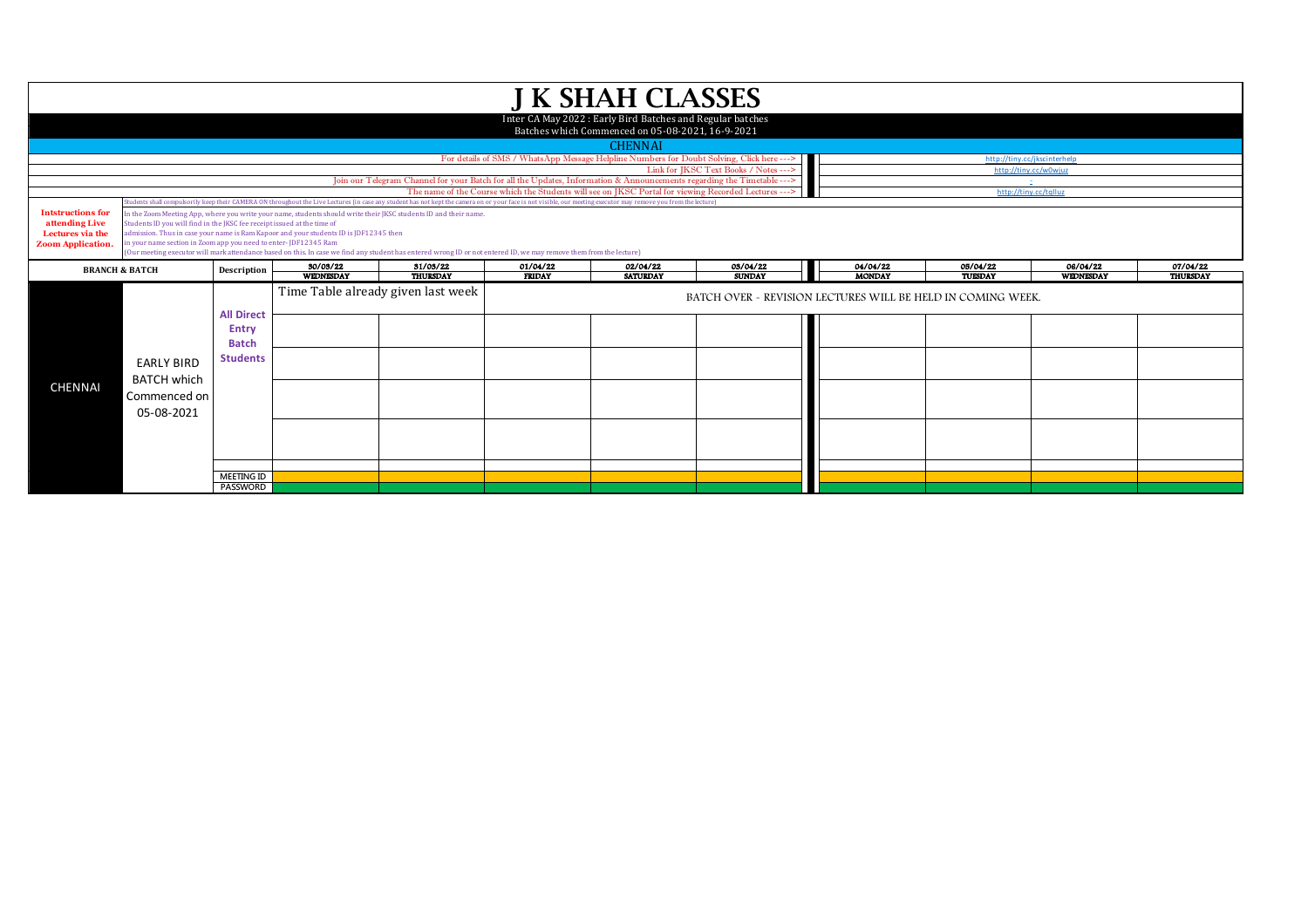|                                                                                            |                                                                                                                                            |                                                   |                                                                                                                                                                                                           |                                                                                                                                                                                                                                                                                                                                                                                       |                           | <b>J K SHAH CLASSES</b>                                                                               |                                                                                                                                    |                           |                     |                                                       |                             |
|--------------------------------------------------------------------------------------------|--------------------------------------------------------------------------------------------------------------------------------------------|---------------------------------------------------|-----------------------------------------------------------------------------------------------------------------------------------------------------------------------------------------------------------|---------------------------------------------------------------------------------------------------------------------------------------------------------------------------------------------------------------------------------------------------------------------------------------------------------------------------------------------------------------------------------------|---------------------------|-------------------------------------------------------------------------------------------------------|------------------------------------------------------------------------------------------------------------------------------------|---------------------------|---------------------|-------------------------------------------------------|-----------------------------|
|                                                                                            |                                                                                                                                            |                                                   |                                                                                                                                                                                                           |                                                                                                                                                                                                                                                                                                                                                                                       |                           | Inter CA May 2022: Early Bird Batches and Regular batches                                             |                                                                                                                                    |                           |                     |                                                       |                             |
|                                                                                            |                                                                                                                                            |                                                   |                                                                                                                                                                                                           |                                                                                                                                                                                                                                                                                                                                                                                       |                           | Batches which Commenced on 05-08-2021, 16-9-2021                                                      |                                                                                                                                    |                           |                     |                                                       |                             |
|                                                                                            |                                                                                                                                            |                                                   |                                                                                                                                                                                                           |                                                                                                                                                                                                                                                                                                                                                                                       |                           | <b>CHENNAI</b>                                                                                        |                                                                                                                                    |                           |                     |                                                       |                             |
|                                                                                            |                                                                                                                                            |                                                   |                                                                                                                                                                                                           |                                                                                                                                                                                                                                                                                                                                                                                       |                           |                                                                                                       | For details of SMS / WhatsApp Message Helpline Numbers for Doubt Solving, Click here ---><br>Link for IKSC Text Books / Notes ---> |                           |                     | http://tiny.cc/jkscinterhelp<br>http://tiny.cc/w0wiuz |                             |
|                                                                                            |                                                                                                                                            |                                                   |                                                                                                                                                                                                           | Join our Telegram Channel for your Batch for all the Updates, Information & Announcements regarding the Timetable --->                                                                                                                                                                                                                                                                |                           |                                                                                                       |                                                                                                                                    |                           |                     |                                                       |                             |
|                                                                                            |                                                                                                                                            |                                                   |                                                                                                                                                                                                           |                                                                                                                                                                                                                                                                                                                                                                                       |                           | The name of the Course which the Students will see on JKSC Portal for viewing Recorded Lectures --- > |                                                                                                                                    |                           |                     | http://tinv.cc/talluz                                 |                             |
| <b>Intstructions for</b><br>attending Live<br>Lectures via the<br><b>Zoom Application.</b> | Students ID you will find in the IKSC fee receipt issued at the time of<br>in your name section in Zoom app you need to enter-JDF12345 Ram |                                                   | In the Zoom Meeting App, where you write your name, students should write their JKSC students ID and their name.<br>admission. Thus in case your name is Ram Kapoor and your students ID is JDF12345 then | tudents shall compulsorily keep their CAMERA ON throughout the Live Lectures (in case any student has not kept the camera on or your face is not visible, our meeting executor may remove you from the lecture)<br>(Our meeting executor will mark attendance based on this. In case we find any student has entered wrong ID or not entered ID, we may remove them from the lecture) |                           |                                                                                                       |                                                                                                                                    |                           |                     |                                                       |                             |
|                                                                                            | <b>BRANCH &amp; BATCH</b>                                                                                                                  | Description                                       | 30/03/22<br><b>WEDNESDAY</b>                                                                                                                                                                              | 31/03/22<br><b>THURSDAY</b>                                                                                                                                                                                                                                                                                                                                                           | 01/04/22<br><b>FRIDAY</b> | 02/04/22<br><b>SATURDAY</b>                                                                           | 03/04/22<br><b>SUNDAY</b>                                                                                                          | 04/04/22<br><b>MONDAY</b> | 05/04/22<br>TUESDAY | 06/04/22<br>WEDNESDAY                                 | 07/04/22<br><b>THURSDAY</b> |
|                                                                                            |                                                                                                                                            |                                                   | Time Table already given last week                                                                                                                                                                        |                                                                                                                                                                                                                                                                                                                                                                                       |                           |                                                                                                       | BATCH OVER - REVISION LECTURES WILL BE HELD IN COMING WEEK.                                                                        |                           |                     |                                                       |                             |
|                                                                                            |                                                                                                                                            | All                                               |                                                                                                                                                                                                           |                                                                                                                                                                                                                                                                                                                                                                                       |                           |                                                                                                       |                                                                                                                                    |                           |                     |                                                       |                             |
| <b>CHENNAI</b>                                                                             | <b>EARLY BIRD</b><br><b>BATCH which</b>                                                                                                    | <b>Morning</b><br><b>Batch</b><br><b>Students</b> |                                                                                                                                                                                                           |                                                                                                                                                                                                                                                                                                                                                                                       |                           |                                                                                                       |                                                                                                                                    |                           |                     |                                                       |                             |
|                                                                                            | Commenced on<br>17-08-2021                                                                                                                 |                                                   |                                                                                                                                                                                                           |                                                                                                                                                                                                                                                                                                                                                                                       |                           |                                                                                                       |                                                                                                                                    |                           |                     |                                                       |                             |
|                                                                                            |                                                                                                                                            |                                                   |                                                                                                                                                                                                           |                                                                                                                                                                                                                                                                                                                                                                                       |                           |                                                                                                       |                                                                                                                                    |                           |                     |                                                       |                             |
|                                                                                            |                                                                                                                                            | <b>MEETING ID</b>                                 |                                                                                                                                                                                                           |                                                                                                                                                                                                                                                                                                                                                                                       |                           |                                                                                                       |                                                                                                                                    |                           |                     |                                                       |                             |
|                                                                                            |                                                                                                                                            | PASSWORD                                          |                                                                                                                                                                                                           |                                                                                                                                                                                                                                                                                                                                                                                       |                           |                                                                                                       |                                                                                                                                    |                           |                     |                                                       |                             |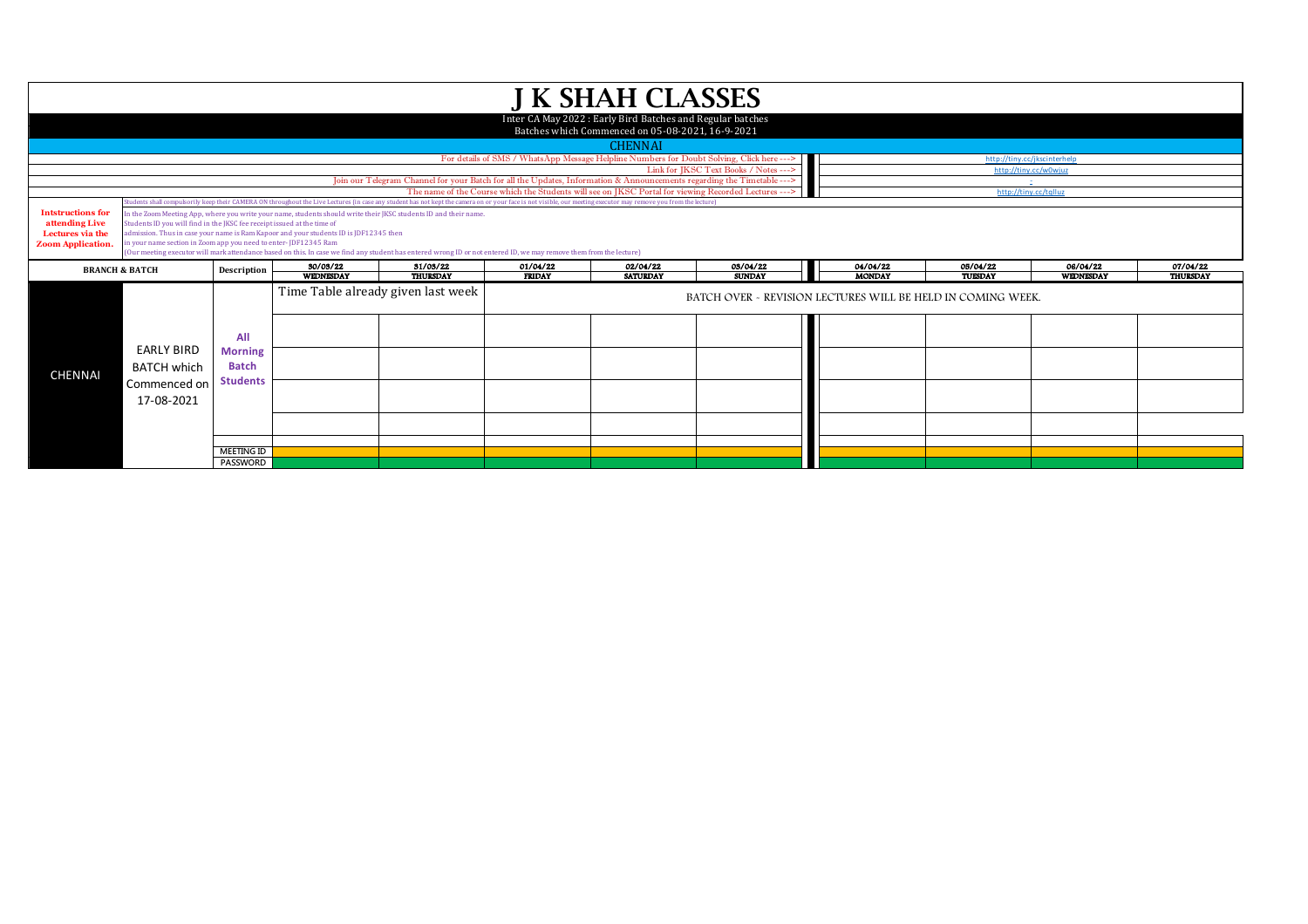|                                            |                                                                         |                               |                                                                                       |                                                                                                                                                                                                                 |                           | <b>J K SHAH CLASSES</b>                                                                               |                                                             |                           |                       |                              |                             |
|--------------------------------------------|-------------------------------------------------------------------------|-------------------------------|---------------------------------------------------------------------------------------|-----------------------------------------------------------------------------------------------------------------------------------------------------------------------------------------------------------------|---------------------------|-------------------------------------------------------------------------------------------------------|-------------------------------------------------------------|---------------------------|-----------------------|------------------------------|-----------------------------|
|                                            |                                                                         |                               |                                                                                       |                                                                                                                                                                                                                 |                           | Inter CA May 2022: Early Bird Batches and Regular batches                                             |                                                             |                           |                       |                              |                             |
|                                            |                                                                         |                               |                                                                                       |                                                                                                                                                                                                                 |                           | Batches which Commenced on 05-08-2021, 16-9-2021                                                      |                                                             |                           |                       |                              |                             |
|                                            |                                                                         |                               |                                                                                       |                                                                                                                                                                                                                 |                           | <b>CHENNAI</b>                                                                                        |                                                             |                           |                       |                              |                             |
|                                            |                                                                         |                               |                                                                                       |                                                                                                                                                                                                                 |                           | For details of SMS / WhatsApp Message Helpline Numbers for Doubt Solving, Click here --->             | Link for JKSC Text Books / Notes --->                       |                           |                       | http://tinv.cc/ikscinterhelp |                             |
|                                            |                                                                         |                               |                                                                                       | Join our Telegram Channel for your Batch for all the Updates, Information & Announcements regarding the Timetable --->                                                                                          |                           |                                                                                                       |                                                             |                           |                       | http://tiny.cc/w0wjuz        |                             |
|                                            |                                                                         |                               |                                                                                       |                                                                                                                                                                                                                 |                           | The name of the Course which the Students will see on JKSC Portal for viewing Recorded Lectures --- > |                                                             |                           | http://tinv.cc/tallu: |                              |                             |
|                                            |                                                                         |                               |                                                                                       | tudents shall compulsorily keep their CAMERA ON throughout the Live Lectures (in case any student has not kept the camera on or your face is not visible, our meeting executor may remove you from the lecture) |                           |                                                                                                       |                                                             |                           |                       |                              |                             |
| <b>Intstructions for</b><br>attending Live | Students ID you will find in the JKSC fee receipt issued at the time of |                               |                                                                                       | In the Zoom Meeting App, where you write your name, students should write their JKSC students ID and their name.                                                                                                |                           |                                                                                                       |                                                             |                           |                       |                              |                             |
| Lectures via the                           |                                                                         |                               | admission. Thus in case your name is Ram Kapoor and your students ID is [DF12345 then |                                                                                                                                                                                                                 |                           |                                                                                                       |                                                             |                           |                       |                              |                             |
| <b>Zoom Application.</b>                   | in your name section in Zoom app you need to enter-JDF12345 Ram         |                               |                                                                                       |                                                                                                                                                                                                                 |                           |                                                                                                       |                                                             |                           |                       |                              |                             |
|                                            |                                                                         |                               |                                                                                       | (Our meeting executor will mark attendance based on this. In case we find any student has entered wrong ID or not entered ID, we may remove them from the lecture)                                              |                           |                                                                                                       |                                                             |                           |                       |                              |                             |
|                                            |                                                                         |                               |                                                                                       |                                                                                                                                                                                                                 |                           |                                                                                                       |                                                             |                           |                       |                              |                             |
|                                            | <b>BRANCH &amp; BATCH</b>                                               | Description                   | 30/03/22<br><b>WEDNESDAY</b>                                                          | 31/03/22<br>THURSDAY                                                                                                                                                                                            | 01/04/22<br><b>FRIDAY</b> | 02/04/22<br><b>SATURDAY</b>                                                                           | 03/04/22<br><b>SUNDAY</b>                                   | 04/04/22<br><b>MONDAY</b> | 05/04/22<br>TUESDAY   | 06/04/22<br><b>WEDNESDAY</b> | 07/04/22<br><b>THURSDAY</b> |
|                                            |                                                                         |                               |                                                                                       |                                                                                                                                                                                                                 |                           |                                                                                                       |                                                             |                           |                       |                              |                             |
|                                            |                                                                         |                               |                                                                                       | Time Table already given last week                                                                                                                                                                              |                           |                                                                                                       | BATCH OVER - REVISION LECTURES WILL BE HELD IN COMING WEEK. |                           |                       |                              |                             |
|                                            |                                                                         |                               |                                                                                       |                                                                                                                                                                                                                 |                           |                                                                                                       |                                                             |                           |                       |                              |                             |
|                                            |                                                                         |                               |                                                                                       |                                                                                                                                                                                                                 |                           |                                                                                                       |                                                             |                           |                       |                              |                             |
|                                            |                                                                         | All                           |                                                                                       |                                                                                                                                                                                                                 |                           |                                                                                                       |                                                             |                           |                       |                              |                             |
|                                            | <b>EARLY BIRD</b>                                                       | <b>Evening</b>                |                                                                                       |                                                                                                                                                                                                                 |                           |                                                                                                       |                                                             |                           |                       |                              |                             |
|                                            | <b>BATCH which</b>                                                      | <b>Batch</b>                  |                                                                                       |                                                                                                                                                                                                                 |                           |                                                                                                       |                                                             |                           |                       |                              |                             |
| <b>CHENNAI</b>                             | Commenced on                                                            | <b>Students</b>               |                                                                                       |                                                                                                                                                                                                                 |                           |                                                                                                       |                                                             |                           |                       |                              |                             |
|                                            | 17-08-2021                                                              |                               |                                                                                       |                                                                                                                                                                                                                 |                           |                                                                                                       |                                                             |                           |                       |                              |                             |
|                                            |                                                                         |                               |                                                                                       |                                                                                                                                                                                                                 |                           |                                                                                                       |                                                             |                           |                       |                              |                             |
|                                            |                                                                         |                               |                                                                                       |                                                                                                                                                                                                                 |                           |                                                                                                       |                                                             |                           |                       |                              |                             |
|                                            |                                                                         |                               |                                                                                       |                                                                                                                                                                                                                 |                           |                                                                                                       |                                                             |                           |                       |                              |                             |
|                                            |                                                                         | <b>MEETING ID</b><br>PASSWORD |                                                                                       |                                                                                                                                                                                                                 |                           |                                                                                                       |                                                             |                           |                       |                              |                             |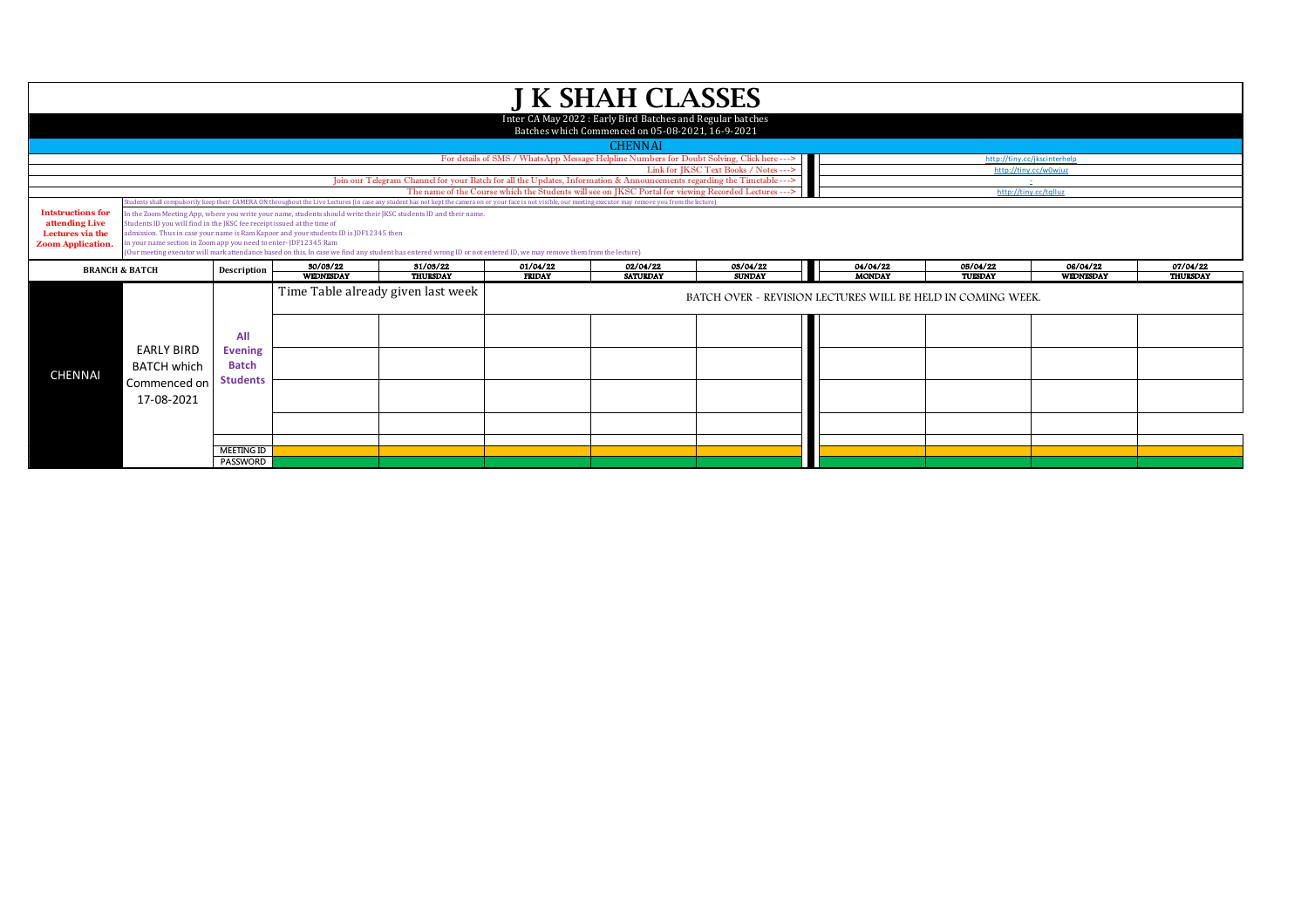|                                                                                            |                                                                                                                                            |                                                   |                                                                                       |                                                                                                                                                                                                                                                                                        |                           | <b>J K SHAH CLASSES</b>                                                                               |                                                                                           |                           |                     |                              |                             |
|--------------------------------------------------------------------------------------------|--------------------------------------------------------------------------------------------------------------------------------------------|---------------------------------------------------|---------------------------------------------------------------------------------------|----------------------------------------------------------------------------------------------------------------------------------------------------------------------------------------------------------------------------------------------------------------------------------------|---------------------------|-------------------------------------------------------------------------------------------------------|-------------------------------------------------------------------------------------------|---------------------------|---------------------|------------------------------|-----------------------------|
|                                                                                            |                                                                                                                                            |                                                   |                                                                                       |                                                                                                                                                                                                                                                                                        |                           | Inter CA May 2022: Early Bird Batches and Regular batches                                             |                                                                                           |                           |                     |                              |                             |
|                                                                                            |                                                                                                                                            |                                                   |                                                                                       |                                                                                                                                                                                                                                                                                        |                           | Batches which Commenced on 05-08-2021, 16-9-2021<br><b>CHENNAI</b>                                    |                                                                                           |                           |                     |                              |                             |
|                                                                                            |                                                                                                                                            |                                                   |                                                                                       |                                                                                                                                                                                                                                                                                        |                           |                                                                                                       | For details of SMS / WhatsApp Message Helpline Numbers for Doubt Solving, Click here ---> |                           |                     | http://tiny.cc/jkscinterhelp |                             |
|                                                                                            |                                                                                                                                            |                                                   |                                                                                       |                                                                                                                                                                                                                                                                                        |                           |                                                                                                       | Link for IKSC Text Books / Notes --->                                                     |                           |                     | http://tiny.cc/w0wiuz        |                             |
|                                                                                            |                                                                                                                                            |                                                   |                                                                                       | Join our Telegram Channel for your Batch for all the Updates, Information & Announcements regarding the Timetable --->                                                                                                                                                                 |                           |                                                                                                       |                                                                                           |                           |                     |                              |                             |
|                                                                                            |                                                                                                                                            |                                                   |                                                                                       | tudents shall compulsorily keep their CAMERA ON throughout the Live Lectures (in case any student has not kept the camera on or your face is not visible, our meeting executor may remove you from the lecture)                                                                        |                           | The name of the Course which the Students will see on JKSC Portal for viewing Recorded Lectures --- > |                                                                                           |                           |                     | http://tinv.cc/talluz        |                             |
| <b>Intstructions for</b><br>attending Live<br>Lectures via the<br><b>Zoom Application.</b> | Students ID you will find in the IKSC fee receipt issued at the time of<br>in your name section in Zoom app you need to enter-JDF12345 Ram |                                                   | admission. Thus in case your name is Ram Kapoor and your students ID is JDF12345 then | In the Zoom Meeting App, where you write your name, students should write their JKSC students ID and their name.<br>(Our meeting executor will mark attendance based on this. In case we find any student has entered wrong ID or not entered ID, we may remove them from the lecture) |                           |                                                                                                       |                                                                                           |                           |                     |                              |                             |
|                                                                                            | <b>BRANCH &amp; BATCH</b>                                                                                                                  | Description                                       | 30/03/22<br><b>WEDNESDAY</b>                                                          | 31/03/22<br><b>THURSDAY</b>                                                                                                                                                                                                                                                            | 01/04/22<br><b>FRIDAY</b> | 02/04/22<br><b>SATURDAY</b>                                                                           | 03/04/22<br><b>SUNDAY</b>                                                                 | 04/04/22<br><b>MONDAY</b> | 05/04/22<br>TUESDAY | 06/04/22<br>WEDNESDAY        | 07/04/22<br><b>THURSDAY</b> |
|                                                                                            |                                                                                                                                            |                                                   |                                                                                       | Time Table already given last week                                                                                                                                                                                                                                                     |                           |                                                                                                       | BATCH OVER - REVISION LECTURES WILL BE HELD IN COMING WEEK.                               |                           |                     |                              |                             |
|                                                                                            |                                                                                                                                            | All                                               |                                                                                       |                                                                                                                                                                                                                                                                                        |                           |                                                                                                       |                                                                                           |                           |                     |                              |                             |
| <b>CHENNAI</b>                                                                             | <b>REGULAR</b><br><b>BATCH which</b>                                                                                                       | <b>Morning</b><br><b>Batch</b><br><b>Students</b> |                                                                                       |                                                                                                                                                                                                                                                                                        |                           |                                                                                                       |                                                                                           |                           |                     |                              |                             |
|                                                                                            | Commenced on<br>16-09-2021                                                                                                                 |                                                   |                                                                                       |                                                                                                                                                                                                                                                                                        |                           |                                                                                                       |                                                                                           |                           |                     |                              |                             |
|                                                                                            |                                                                                                                                            |                                                   |                                                                                       |                                                                                                                                                                                                                                                                                        |                           |                                                                                                       |                                                                                           |                           |                     |                              |                             |
|                                                                                            |                                                                                                                                            | <b>MEETING ID</b>                                 |                                                                                       |                                                                                                                                                                                                                                                                                        |                           |                                                                                                       |                                                                                           |                           |                     |                              |                             |
|                                                                                            |                                                                                                                                            | PASSWORD                                          |                                                                                       |                                                                                                                                                                                                                                                                                        |                           |                                                                                                       |                                                                                           |                           |                     |                              |                             |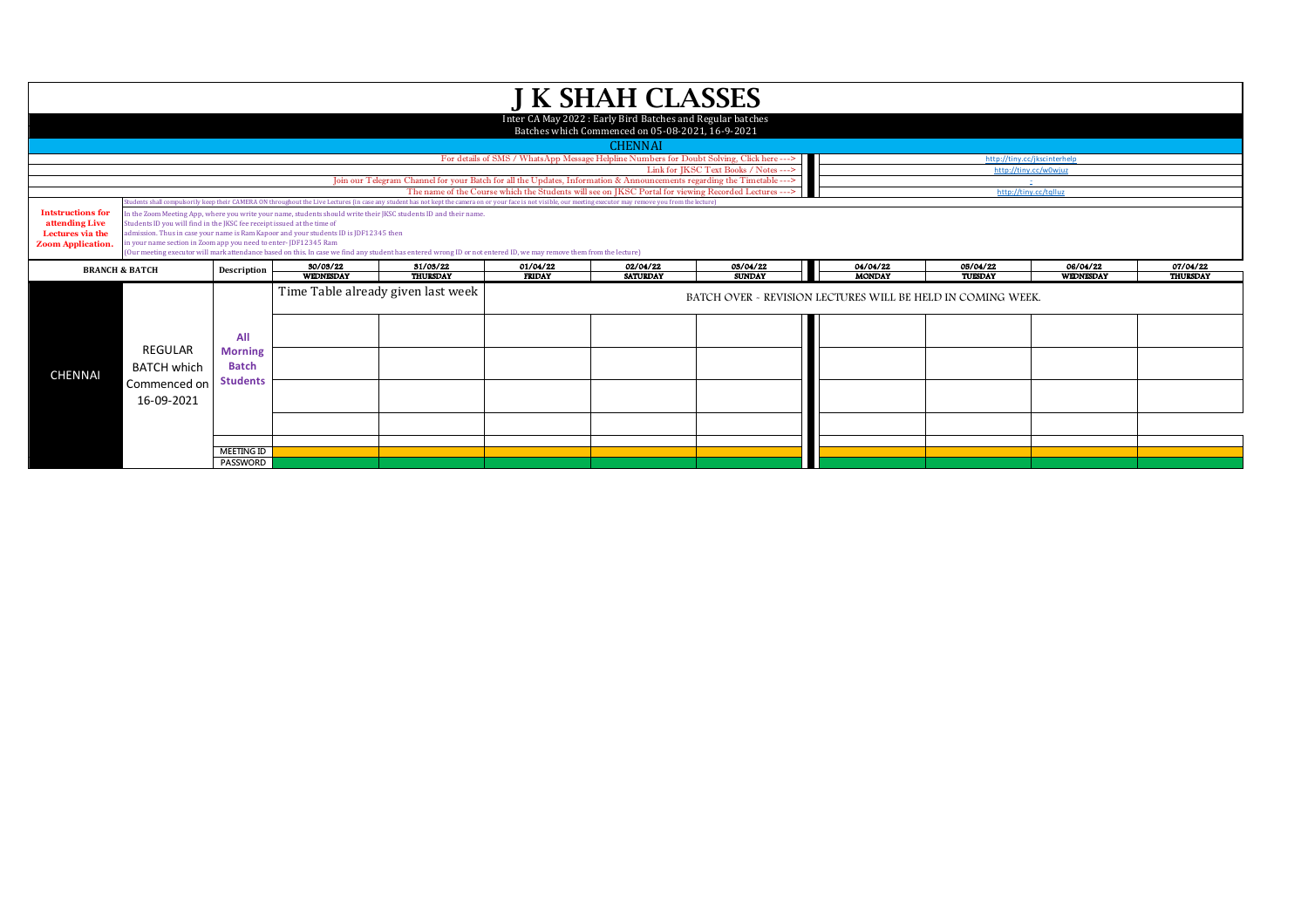|                                                                                            |                                                                                                                                            |                                                   |                                                                                       |                                                                                                                                                                                                                                                                                                                                                                                                                                                                                                           |                           | <b>J K SHAH CLASSES</b>                                                                               |                                                                                                                                    |                           |                     |                                                       |                             |
|--------------------------------------------------------------------------------------------|--------------------------------------------------------------------------------------------------------------------------------------------|---------------------------------------------------|---------------------------------------------------------------------------------------|-----------------------------------------------------------------------------------------------------------------------------------------------------------------------------------------------------------------------------------------------------------------------------------------------------------------------------------------------------------------------------------------------------------------------------------------------------------------------------------------------------------|---------------------------|-------------------------------------------------------------------------------------------------------|------------------------------------------------------------------------------------------------------------------------------------|---------------------------|---------------------|-------------------------------------------------------|-----------------------------|
|                                                                                            |                                                                                                                                            |                                                   |                                                                                       |                                                                                                                                                                                                                                                                                                                                                                                                                                                                                                           |                           | Inter CA May 2022: Early Bird Batches and Regular batches                                             |                                                                                                                                    |                           |                     |                                                       |                             |
|                                                                                            |                                                                                                                                            |                                                   |                                                                                       |                                                                                                                                                                                                                                                                                                                                                                                                                                                                                                           |                           | Batches which Commenced on 05-08-2021, 16-9-2021                                                      |                                                                                                                                    |                           |                     |                                                       |                             |
|                                                                                            |                                                                                                                                            |                                                   |                                                                                       |                                                                                                                                                                                                                                                                                                                                                                                                                                                                                                           |                           | <b>CHENNAI</b>                                                                                        |                                                                                                                                    |                           |                     |                                                       |                             |
|                                                                                            |                                                                                                                                            |                                                   |                                                                                       |                                                                                                                                                                                                                                                                                                                                                                                                                                                                                                           |                           |                                                                                                       | For details of SMS / WhatsApp Message Helpline Numbers for Doubt Solving, Click here ---><br>Link for IKSC Text Books / Notes ---> |                           |                     | http://tiny.cc/jkscinterhelp<br>http://tiny.cc/w0wiuz |                             |
|                                                                                            |                                                                                                                                            |                                                   |                                                                                       | Join our Telegram Channel for your Batch for all the Updates, Information & Announcements regarding the Timetable --->                                                                                                                                                                                                                                                                                                                                                                                    |                           |                                                                                                       |                                                                                                                                    |                           |                     |                                                       |                             |
|                                                                                            |                                                                                                                                            |                                                   |                                                                                       |                                                                                                                                                                                                                                                                                                                                                                                                                                                                                                           |                           | The name of the Course which the Students will see on JKSC Portal for viewing Recorded Lectures --- > |                                                                                                                                    |                           |                     | http://tinv.cc/talluz                                 |                             |
| <b>Intstructions for</b><br>attending Live<br>Lectures via the<br><b>Zoom Application.</b> | Students ID you will find in the IKSC fee receipt issued at the time of<br>in your name section in Zoom app you need to enter-JDF12345 Ram |                                                   | admission. Thus in case your name is Ram Kapoor and your students ID is JDF12345 then | tudents shall compulsorily keep their CAMERA ON throughout the Live Lectures (in case any student has not kept the camera on or your face is not visible, our meeting executor may remove you from the lecture)<br>In the Zoom Meeting App, where you write your name, students should write their JKSC students ID and their name.<br>(Our meeting executor will mark attendance based on this. In case we find any student has entered wrong ID or not entered ID, we may remove them from the lecture) |                           |                                                                                                       |                                                                                                                                    |                           |                     |                                                       |                             |
|                                                                                            | <b>BRANCH &amp; BATCH</b>                                                                                                                  | Description                                       | 30/03/22<br><b>WEDNESDAY</b>                                                          | 31/03/22<br><b>THURSDAY</b>                                                                                                                                                                                                                                                                                                                                                                                                                                                                               | 01/04/22<br><b>FRIDAY</b> | 02/04/22<br><b>SATURDAY</b>                                                                           | 03/04/22<br><b>SUNDAY</b>                                                                                                          | 04/04/22<br><b>MONDAY</b> | 05/04/22<br>TUESDAY | 06/04/22<br>WEDNESDAY                                 | 07/04/22<br><b>THURSDAY</b> |
|                                                                                            |                                                                                                                                            |                                                   |                                                                                       | Time Table already given last week                                                                                                                                                                                                                                                                                                                                                                                                                                                                        |                           |                                                                                                       | BATCH OVER - REVISION LECTURES WILL BE HELD IN COMING WEEK.                                                                        |                           |                     |                                                       |                             |
|                                                                                            |                                                                                                                                            | All                                               |                                                                                       |                                                                                                                                                                                                                                                                                                                                                                                                                                                                                                           |                           |                                                                                                       |                                                                                                                                    |                           |                     |                                                       |                             |
| <b>CHENNAI</b>                                                                             | REGULAR<br><b>BATCH which</b>                                                                                                              | <b>Evening</b><br><b>Batch</b><br><b>Students</b> |                                                                                       |                                                                                                                                                                                                                                                                                                                                                                                                                                                                                                           |                           |                                                                                                       |                                                                                                                                    |                           |                     |                                                       |                             |
|                                                                                            | Commenced on<br>16-09-2021                                                                                                                 |                                                   |                                                                                       |                                                                                                                                                                                                                                                                                                                                                                                                                                                                                                           |                           |                                                                                                       |                                                                                                                                    |                           |                     |                                                       |                             |
|                                                                                            |                                                                                                                                            |                                                   |                                                                                       |                                                                                                                                                                                                                                                                                                                                                                                                                                                                                                           |                           |                                                                                                       |                                                                                                                                    |                           |                     |                                                       |                             |
|                                                                                            |                                                                                                                                            | <b>MEETING ID</b>                                 |                                                                                       |                                                                                                                                                                                                                                                                                                                                                                                                                                                                                                           |                           |                                                                                                       |                                                                                                                                    |                           |                     |                                                       |                             |
|                                                                                            |                                                                                                                                            | PASSWORD                                          |                                                                                       |                                                                                                                                                                                                                                                                                                                                                                                                                                                                                                           |                           |                                                                                                       |                                                                                                                                    |                           |                     |                                                       |                             |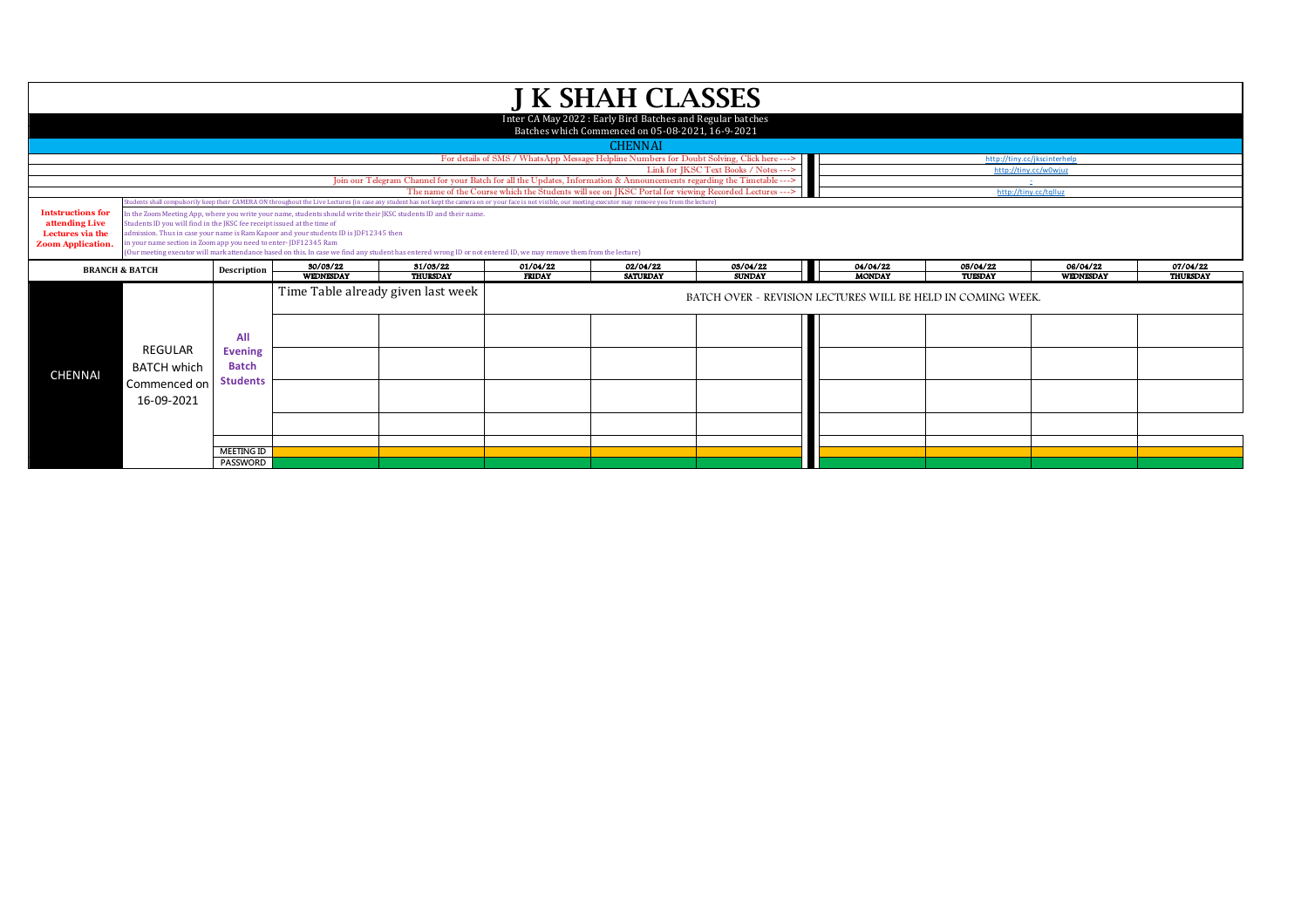|                                                                                            |                                                                                                                                            |                         |                                                                                       |                                                                                                                                                                                                                                                                                        |                                       | <b>J K SHAH CLASSES</b>                                                                                       |                                       |                                                |                                                                    |                                                      |                                                                                 |
|--------------------------------------------------------------------------------------------|--------------------------------------------------------------------------------------------------------------------------------------------|-------------------------|---------------------------------------------------------------------------------------|----------------------------------------------------------------------------------------------------------------------------------------------------------------------------------------------------------------------------------------------------------------------------------------|---------------------------------------|---------------------------------------------------------------------------------------------------------------|---------------------------------------|------------------------------------------------|--------------------------------------------------------------------|------------------------------------------------------|---------------------------------------------------------------------------------|
|                                                                                            |                                                                                                                                            |                         |                                                                                       |                                                                                                                                                                                                                                                                                        |                                       | Inter CA May 2022: Early Bird Batches and Regular batches<br>Batches which Commenced on 05-08-2021, 16-9-2021 |                                       |                                                |                                                                    |                                                      |                                                                                 |
|                                                                                            |                                                                                                                                            |                         |                                                                                       |                                                                                                                                                                                                                                                                                        |                                       | <b>CHENNAI</b>                                                                                                |                                       |                                                |                                                                    |                                                      |                                                                                 |
|                                                                                            |                                                                                                                                            |                         |                                                                                       |                                                                                                                                                                                                                                                                                        |                                       | For details of SMS / WhatsApp Message Helpline Numbers for Doubt Solving, Click here --->                     |                                       |                                                |                                                                    | http://tiny.cc/jkscinterhelp                         |                                                                                 |
|                                                                                            |                                                                                                                                            |                         |                                                                                       | Join our Telegram Channel for your Batch for all the Updates, Information & Announcements regarding the Timetable --->                                                                                                                                                                 |                                       |                                                                                                               | Link for JKSC Text Books / Notes ---> |                                                |                                                                    | http://tiny.cc/w0wjuz                                |                                                                                 |
|                                                                                            |                                                                                                                                            |                         |                                                                                       |                                                                                                                                                                                                                                                                                        |                                       | The name of the Course which the Students will see on IKSC Portal for viewing Recorded Lectures --- >         |                                       |                                                |                                                                    | http://tiny.cc/tqlluz                                |                                                                                 |
|                                                                                            |                                                                                                                                            |                         |                                                                                       | Students shall compulsorily keep their CAMERA ON throughout the Live Lectures (in case any student has not kept the camera on or your face is not yisible, our meeting executor may remove you from the lecture                                                                        |                                       |                                                                                                               |                                       |                                                |                                                                    |                                                      |                                                                                 |
| <b>Intstructions for</b><br>attending Live<br>Lectures via the<br><b>Zoom Application.</b> | Students ID you will find in the IKSC fee receipt issued at the time of<br>in your name section in Zoom app you need to enter-JDF12345 Ram |                         | admission. Thus in case your name is Ram Kapoor and your students ID is JDF12345 then | In the Zoom Meeting App, where you write your name, students should write their JKSC students ID and their name.<br>(Our meeting executor will mark attendance based on this. In case we find any student has entered wrong ID or not entered ID, we may remove them from the lecture) |                                       |                                                                                                               |                                       |                                                |                                                                    |                                                      |                                                                                 |
| <b>BRANCH &amp; BATCH</b>                                                                  |                                                                                                                                            | Description             | 30/03/22<br><b>WEDNESDAY</b>                                                          | 31/03/22<br>THURSDAY                                                                                                                                                                                                                                                                   | 01/04/22<br><b>FRIDAY</b>             | 02/04/22<br><b>SATURDAY</b>                                                                                   | 03/04/22<br><b>SUNDAY</b>             | 04/04/22<br><b>MONDAY</b>                      | 05/04/22<br>TUESDAY                                                | 06/04/22<br><b>WEDNESDAY</b>                         | 07/04/22<br>THURSDAY                                                            |
|                                                                                            |                                                                                                                                            |                         |                                                                                       | Time Table already given last week                                                                                                                                                                                                                                                     | 7:00 AM To 11:30 AM<br>FM - CFS       | 7:00 AM To 11:30 AM<br>FM - CFS                                                                               | 7:00 AM To 12:00 PM<br>FM - CFS       | 7:00 AM To 1:00 PM<br>ACCOUNTS - Internal Reco | 7:00 AM To 1:00 PM<br><b>ACCOUNTS - Internal Reco</b>              | 7:00 AM To 12:30 PM<br><b>AUDIT - CARO Amendment</b> | <b>BATCH OVER - REVISION</b><br>LECTURES WILL BE HELD IN<br><b>COMING WEEK.</b> |
| <b>CHENNAI</b>                                                                             | REGULAR<br><b>BATCH which</b><br>Commenced on<br>23-09-2021                                                                                | <b>Morning</b><br>batch |                                                                                       |                                                                                                                                                                                                                                                                                        |                                       |                                                                                                               |                                       |                                                |                                                                    |                                                      |                                                                                 |
|                                                                                            |                                                                                                                                            |                         |                                                                                       |                                                                                                                                                                                                                                                                                        | These are zoom live lectures.<br>50.2 | These are zoom live lectures.<br>50.2                                                                         | These are zoom live lectures<br>50.2  | These are zoom live lectures.<br>50.2          | These are zoom live lectures. These are zoom live lectures<br>50.2 | 50.2                                                 |                                                                                 |
|                                                                                            |                                                                                                                                            | <b>MEETING ID</b>       |                                                                                       |                                                                                                                                                                                                                                                                                        | <b>MEETING ID:</b>                    | <b>MEETING ID:</b>                                                                                            | <b>MEETING ID:</b>                    | <b>MEETING ID:</b>                             | <b>MEETING ID:</b>                                                 | <b>MEETING ID:</b>                                   |                                                                                 |
|                                                                                            |                                                                                                                                            |                         |                                                                                       |                                                                                                                                                                                                                                                                                        | 859 3258 4713                         | 859 3258 4713                                                                                                 | 859 3258 4713                         | 859 3258 4713                                  | 859 3258 4713                                                      | 859 3258 4713                                        |                                                                                 |